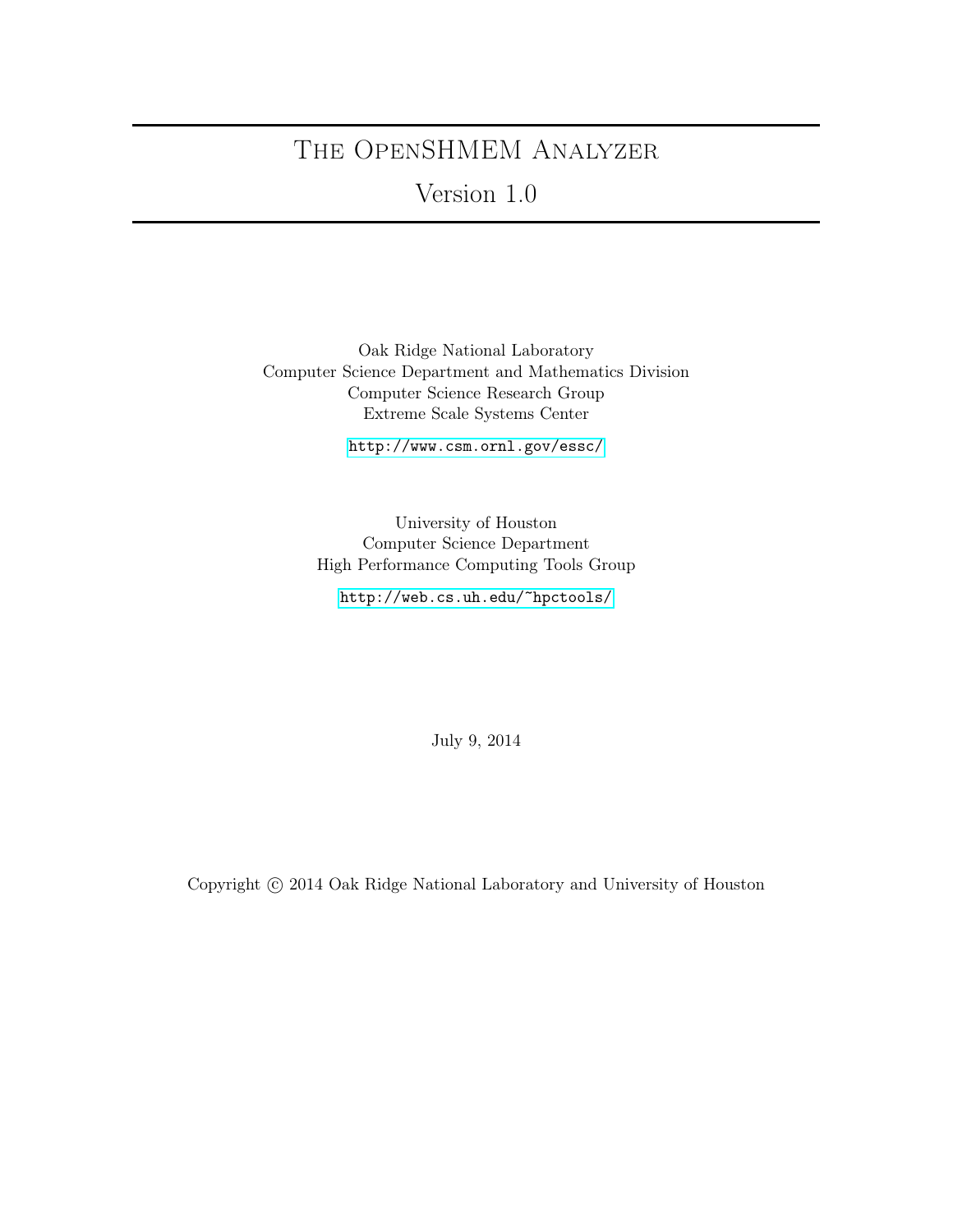# Contents

|          | List of Figures<br>1                                                                                                                                                                                                                                                                                                                                                                                                                                                                                                                                                                                     |                                                                               |  |  |  |
|----------|----------------------------------------------------------------------------------------------------------------------------------------------------------------------------------------------------------------------------------------------------------------------------------------------------------------------------------------------------------------------------------------------------------------------------------------------------------------------------------------------------------------------------------------------------------------------------------------------------------|-------------------------------------------------------------------------------|--|--|--|
|          | Preface                                                                                                                                                                                                                                                                                                                                                                                                                                                                                                                                                                                                  | 3<br>3<br>$\sqrt{3}$<br>3                                                     |  |  |  |
| 1.       | Introduction<br>1.1                                                                                                                                                                                                                                                                                                                                                                                                                                                                                                                                                                                      | $\overline{\mathbf{4}}$<br>$\overline{4}$                                     |  |  |  |
| $\bf{2}$ | Basic Usage of the OpenSHMEM Analyzer<br>Preparing Your Program for the OpenSHMEM Analyzer<br>2.1<br>Using the OpenSHMEM Analyzer<br>2.2<br>2.2.1<br>2.3                                                                                                                                                                                                                                                                                                                                                                                                                                                 | $\mathbf{5}$<br>$\overline{5}$<br>$\overline{5}$<br>$6\phantom{.}6$<br>6      |  |  |  |
| 3        | <b>Features of the OpenSHMEM Analyzer</b><br>3.1<br>3.1.1<br>3.2<br>Analyses available with the OpenSHMEM Analyzer<br>3.3<br>3.4<br>3.4.1<br>Non-symmetric variable used in OpenSHMEM call<br>3.4.2<br>Out-of-bounds accesses in OpenSHMEM call<br>3.4.3<br>Out-of-bounds accesses in OpenSHMEM call determined with constant<br>3.4.4<br>Out-of-bounds accesses in OpenSHMEM call with strided access $\ldots$ .<br>3.4.5<br>Pointer is initialized with the wrong memory allocator (non-symmetric)<br>3.4.6<br>3.4.7<br>Wrong storage type for typeless OpenSHMEM call $\ldots \ldots \ldots$<br>3.4.8 | 8<br>8<br>8<br>10<br>11<br>11<br>11<br>11<br>12<br>12<br>12<br>12<br>13<br>13 |  |  |  |
| 4        | Acknowledgements                                                                                                                                                                                                                                                                                                                                                                                                                                                                                                                                                                                         | 14                                                                            |  |  |  |
|          | Appendices                                                                                                                                                                                                                                                                                                                                                                                                                                                                                                                                                                                               | 15                                                                            |  |  |  |
|          | A Download and Install the OpenSHMEM Analyzer<br>A.2 Installation<br>A.2.2<br>A.3                                                                                                                                                                                                                                                                                                                                                                                                                                                                                                                        | 16<br>16<br>16<br>16<br>16<br>16                                              |  |  |  |
|          | <b>B</b> Ongoing and Future Work                                                                                                                                                                                                                                                                                                                                                                                                                                                                                                                                                                         | 17                                                                            |  |  |  |
|          | References<br>18                                                                                                                                                                                                                                                                                                                                                                                                                                                                                                                                                                                         |                                                                               |  |  |  |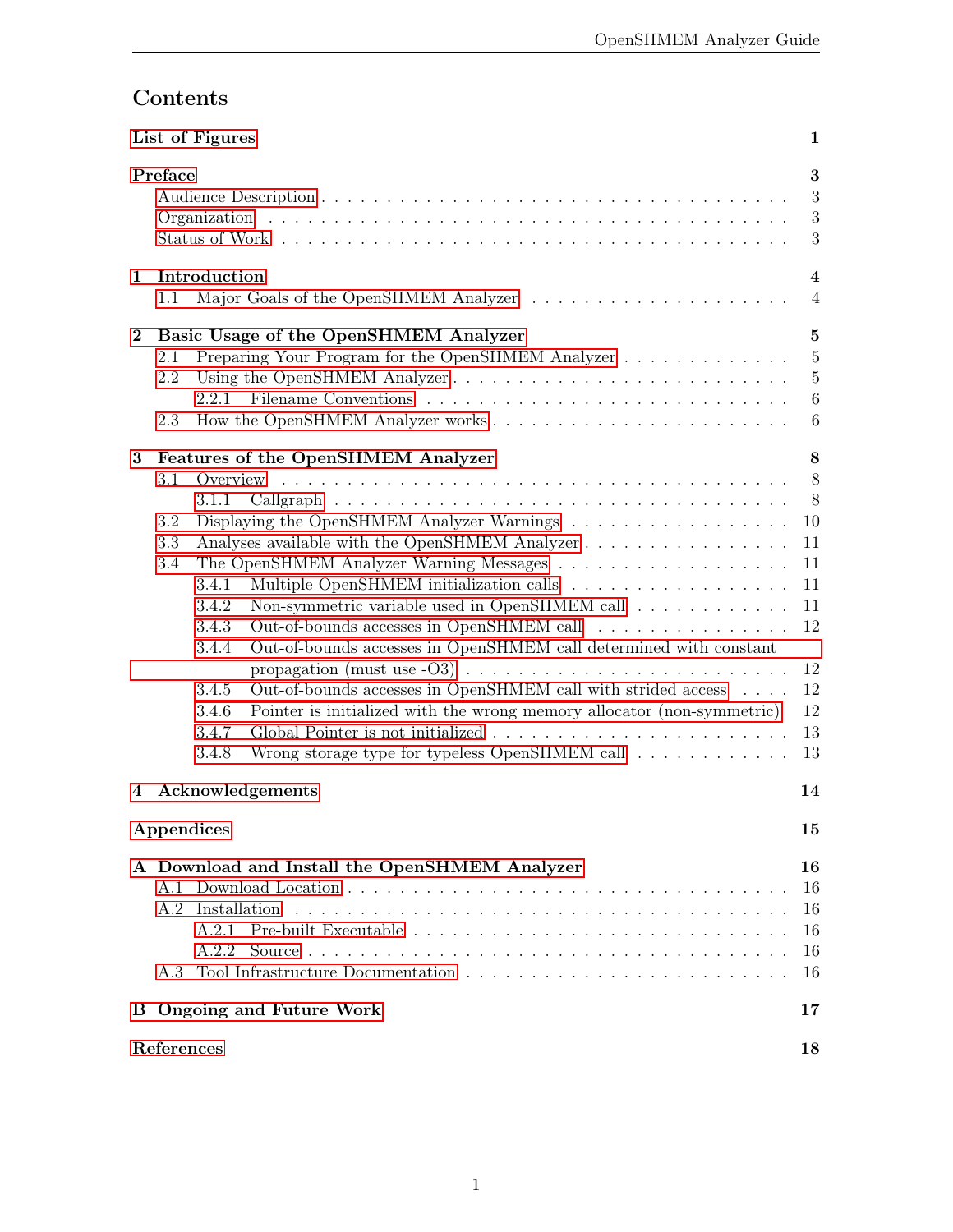# <span id="page-2-0"></span>List of Figures

|   | The OpenSHMEM callgraph of the IS NAS parallel benchmark $\dots \dots \dots$   |  |
|---|--------------------------------------------------------------------------------|--|
|   | The color legend for the callgraph of an OpenSHMEM program $\dots \dots \dots$ |  |
| 4 | Application source code as displayed in the browser 9                          |  |
|   | Callgraph with the OpenSHMEM Analyzer warning messages 10                      |  |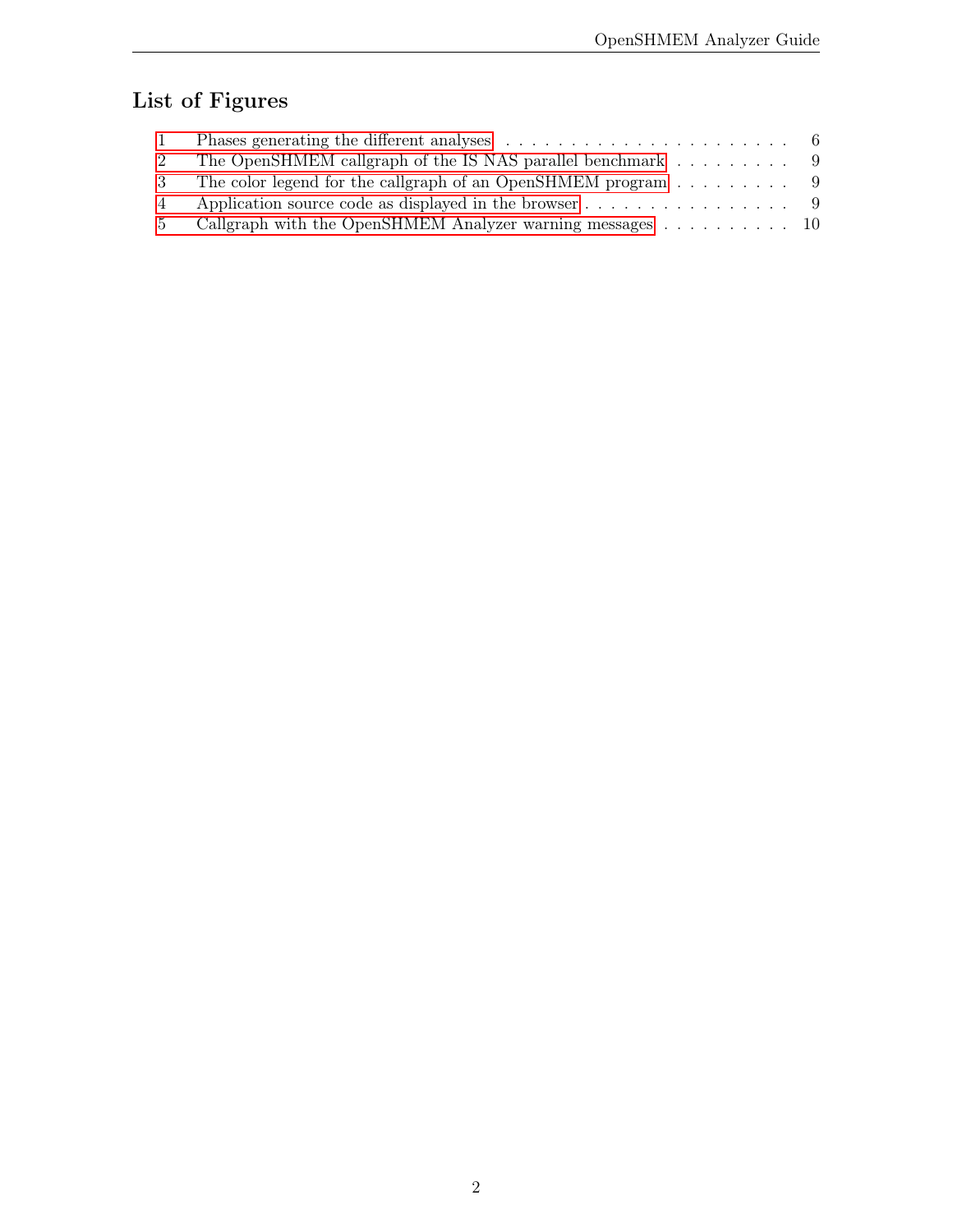# <span id="page-3-0"></span>Preface

This User's Manual describes the OpenSHMEM Analyzer [\[2\]](#page-18-1), a tool that provides source code analysis and correctness checks capabilities to the user for OpenSHMEM programs. It provides a range of information about the source program in textual or graphical format. The OpenSHMEM Analyzer relies on web browsers and the graph library GraphViz to render its graphs and use of hyperlinks to navigate to the source code and warning messages.

### <span id="page-3-1"></span>Audience Description

This manual is a user's guide only. Users are expected to have a basic knowledge of the structure of programs and some experience with C and OpenSHMEM programming. The OpenSHMEM Analyzer is available on most GNU/Linux distributions (e.g. Red Hat and SUSE) with  $x86/x86-64$  processors. It is assumed that users are familiar with the basic commands on these systems.

### <span id="page-3-2"></span>**Organization**

This User's Guide is structured into the following sections and appendices:

- Section [1: Introduction](#page-4-0) gives an overview of the OpenSHMEM Analyzer Tool and describes its major goals;
- Section [2: Basic Usage of the OpenSHMEM Analyzer](#page-5-0) describes naming conventions, generated files and how to visualize the graphs and traverse the source code;
- Section [3: Features of the OpenSHMEM Analyzer](#page-8-0) describes the features for local and global analysis of OpenSHMEM programs and how to interpret the information within the graphs;
- Appendix [A: Download and Install the OpenSHMEM Analyzer](#page-16-0) describes how to obtain and install the OpenSHMEM Analyzer either as a pre-built executable or in source form;
- Appendix [B: Ongoing and Future Work](#page-17-0) is a quick view of on-going work of the OpenSHMEM Analyzer and its future functionality.

### <span id="page-3-3"></span>Status of Work

The tool is currently in its infancy and there are many enhancements to be made, both with analysis capabilities and with its use and invocation.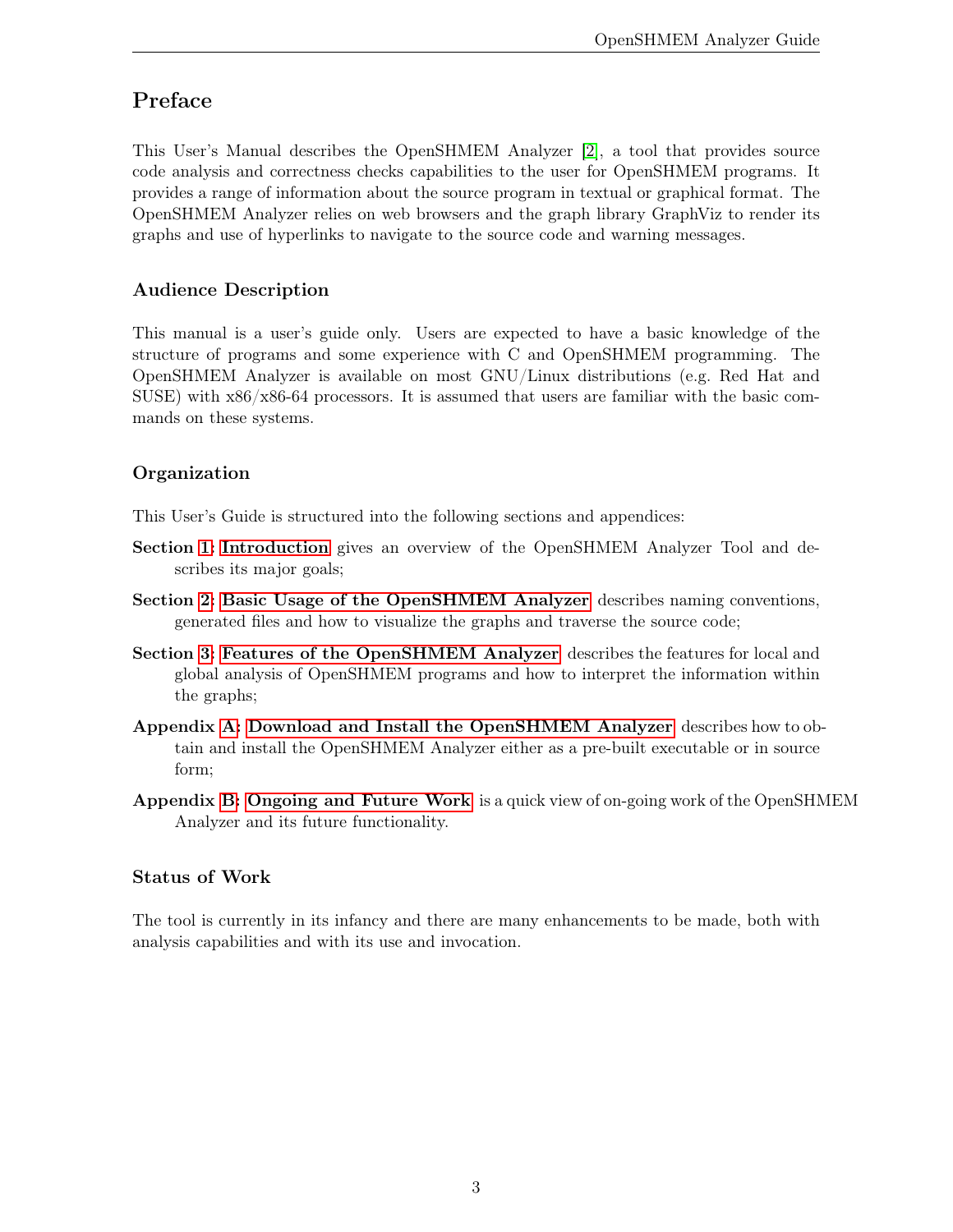# <span id="page-4-0"></span>1 Introduction

In this chapter we give an overview of the overall features of the OpenSHMEM Analyzer and describe the structure of the system.

# <span id="page-4-1"></span>1.1 Major Goals of the OpenSHMEM Analyzer

Whenever application software is developed or ported to OpenSHMEM from a new or an existing one, the source code must be carefully analyzed in order to understand many details of the current implementation while at the same time to avoid common errors in OpenSHMEM applications. The OpenSHMEM Analyzer is a tool to support an application developer or code owner who wishes to understand their C application better. It provides a range of information including the structure of a source program in a graphical browsable form. The current input languages for the OpenSHMEM Analyzer are  $C/C++$ , OpenSHMEM API 1.0.

OpenSHMEM is a standard for SHMEM library implementations. Many SHMEM libraries exist but they do not conform to a particular standard and have similar but not identical APIs and behavior, which hinders portability. However, significant user efforts are required to parallelize serial codes with OpenSHMEM or further analyze and optimize the performance of OpenSHMEM programs. The OpenSHMEM Analyzer, with its comprehensive intra- and inter-procedural analysis information, can be an indispensable assistant for writing, analyzing and optimizing OpenSHMEM applications. The OpenSHMEM Analyzer has an interactive component that provides a graphical user interface using HTML to display its output and to navigate the source code and error messages within them.

The OpenSHMEM Analyzer is an on-going research project developed collaboratively by Oak Ridge National Laboratories and the University of Houston, with funding from DOD. Its functionality is based on the OpenUH compiler infrastructure, which is maintained by the HPCTools Group at the University of Houston.

The OpenSHMEM Analyzer is intended to be an open source tool available for the OpenSHMEM community.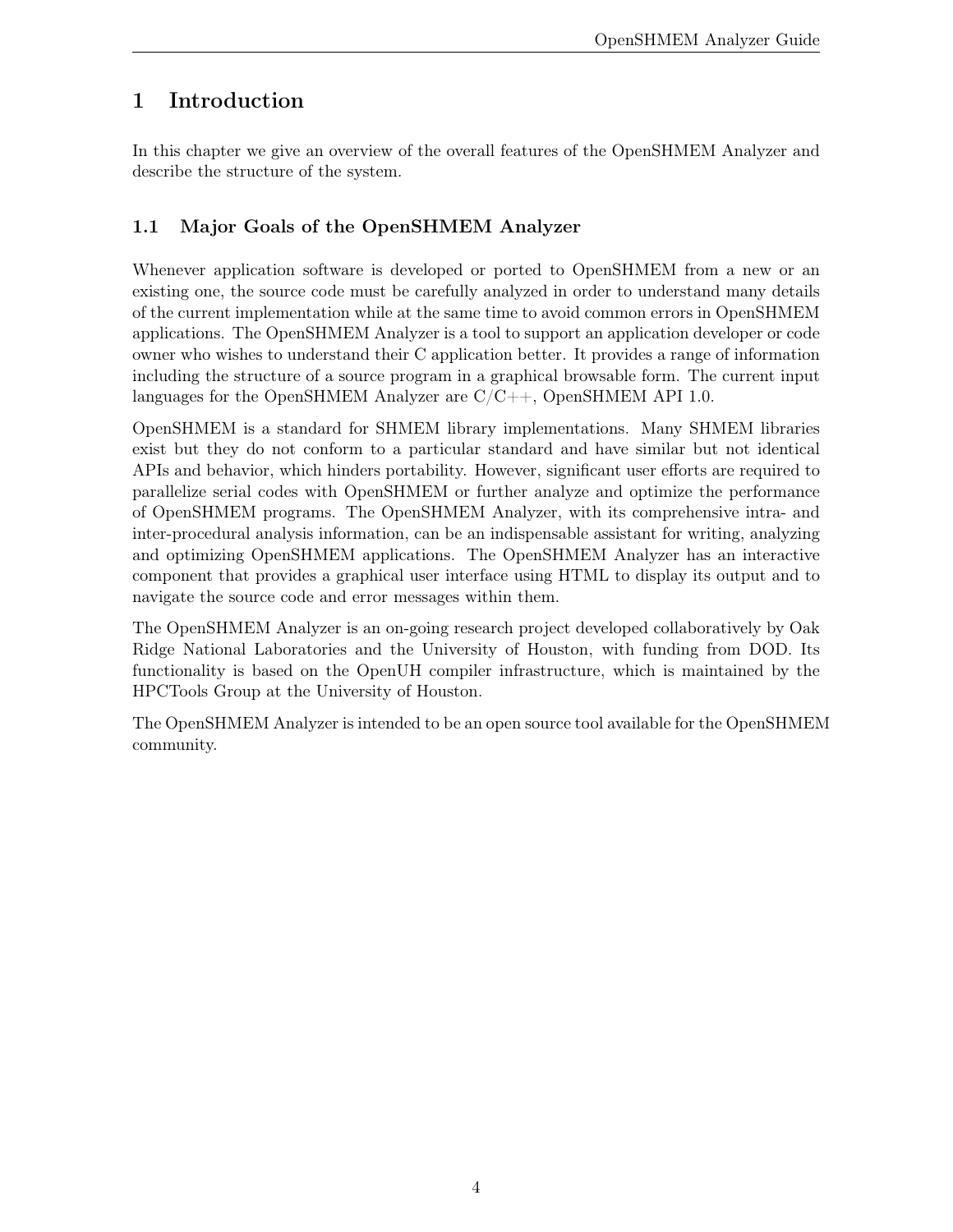# <span id="page-5-0"></span>2 Basic Usage of the OpenSHMEM Analyzer

In this chapter the user will find:

- some hints on preparing programs for the OpenSHMEM Analyzer;
- invoking the OpenSHMEM Analyzer for the first time;
- naming/graphical conventions;
- how to visualize the results or manipulate graphs.

#### <span id="page-5-1"></span>2.1 Preparing Your Program for the OpenSHMEM Analyzer

The first step of preparing a program to be analyzed by the OpenSHMEM Analyzer is to compile it using the tool with a special set of flags. The user is responsible for modifying the application's makefiles, in order to reflect the compiler and flags setting changes. Since the OpenSHMEM Analyzer is based on OpenUH, the following are the main drivers/compilers:

| $\mu$ compiler                              |
|---------------------------------------------|
| uhCC $\vert$ C++ compiler (beta evaluation) |

In order to prepare your program, you must add the following flags: -shmem-analyzer -O3 for the compile (-c) and link commands as follows.

#### Compile commands:

```
$ uhcc - shmem - analyzer -O3 -c myfile . c
$ uhcc - shmem - analyzer -O3 -c myfile2 .c
```
#### Link command:

\$ uhcc - shmem - analyzer -O3 myfile .o myfile2 .o -o myprogram

Note: To avoid long compilation times, the less aggressive optimization flag -O2 can be used instead.

In this example, the OpenSHMEM Analyzer will generate a series of files with extensions html, gif, dot, map, and msg.

This flag will, in future, allow additional information to be passed into the Analyzer, so that analyses specific to a language or library can be selected.

#### <span id="page-5-2"></span>2.2 Using the OpenSHMEM Analyzer

There are [2](#page-6-3) modes of visualizing the results of the OpenSHMEM Analyzer:

1. when you build your program with the OpenSHMEM Analyzer, it will display the warnings at the command line;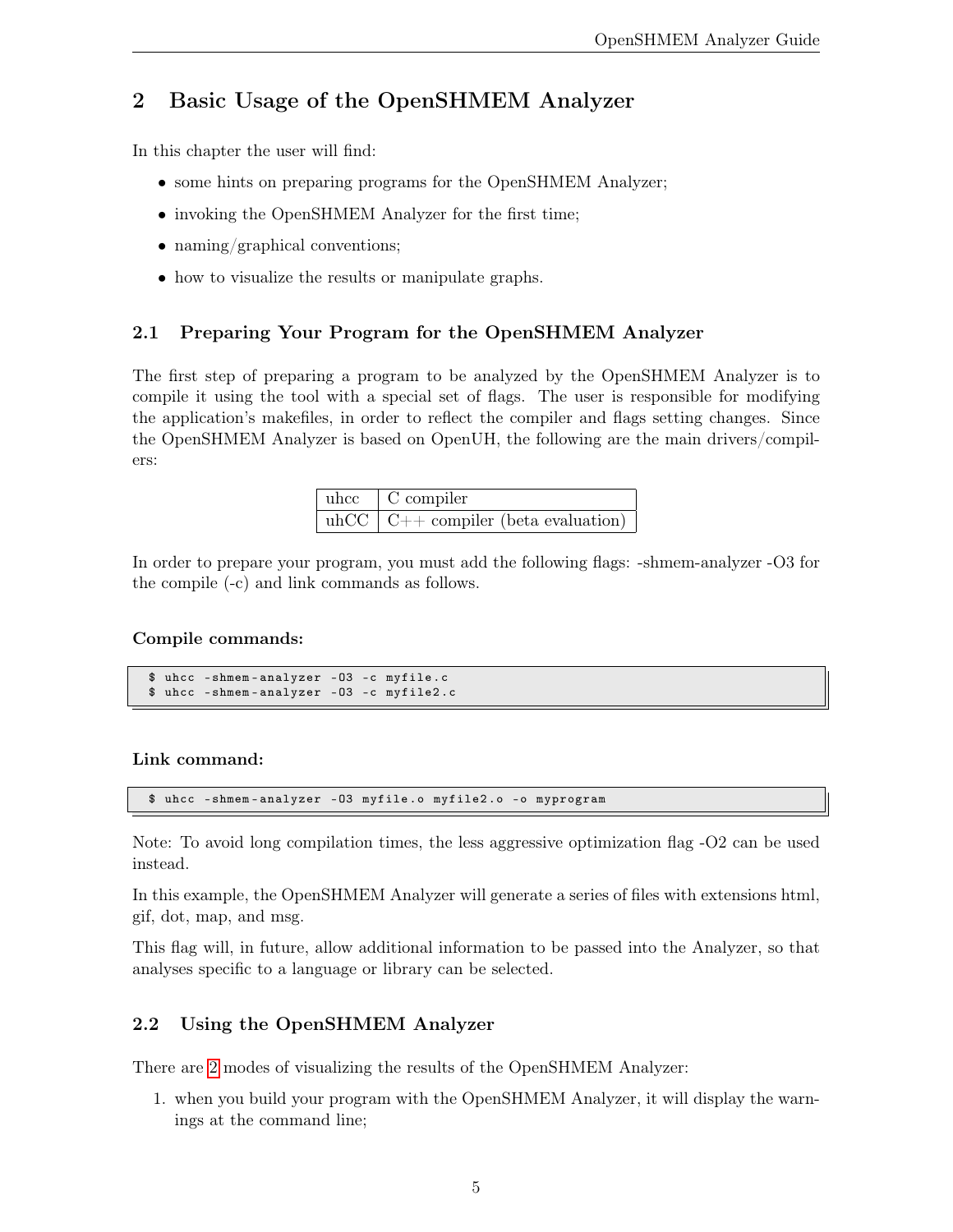<span id="page-6-3"></span>2. the OpenSHMEM Analyzer is also able to display the warnings in a browser together with the program callgraph.

#### <span id="page-6-0"></span>2.2.1 Filename Conventions

The OpenSHMEM Analyzer creates several files with different extensions. The following command:

\$ uhcc - shmem - analyzer -O2 myfile .c -o myprogram

will generate the following files:

| myprogram.html | This is the .html file that can be open with a browser. It |  |  |
|----------------|------------------------------------------------------------|--|--|
|                | contains the callgraph and the warning messages from the   |  |  |
|                | tools                                                      |  |  |
| myprogram.msg  | Contains the error messages collected during<br>inter-     |  |  |
|                | procedural analysis phase                                  |  |  |
| myfile.c.html  | This will contain the HTML version of the source code with |  |  |
|                | syntax highlighted and line number target links            |  |  |
| myfile.c.msg   | List of error messages generated during intra-procedural   |  |  |
|                | analysis phase                                             |  |  |
| myprogram.dot  | This file contains the callgraph of the application in the |  |  |
|                | GraphViz format                                            |  |  |
| myprogram.gif  | This file contains the .gif image version of the callgraph |  |  |

#### <span id="page-6-1"></span>2.3 How the OpenSHMEM Analyzer works

The OpenSHMEM Analyzer relies on intra-procedural and inter-procedural analysis to detect potential semantic program errors in the application. The types of warnings reported are displayed during the various compilation phases of the tool. Figure [1](#page-6-2) shows how the different phases generate the analyses:



<span id="page-6-2"></span>Figure 1: Phases generating the different analyses

The OpenSHMEM Analyzer generates warning messages at different compilation stages of the code. The warning messages are then displayed at the command line or together in the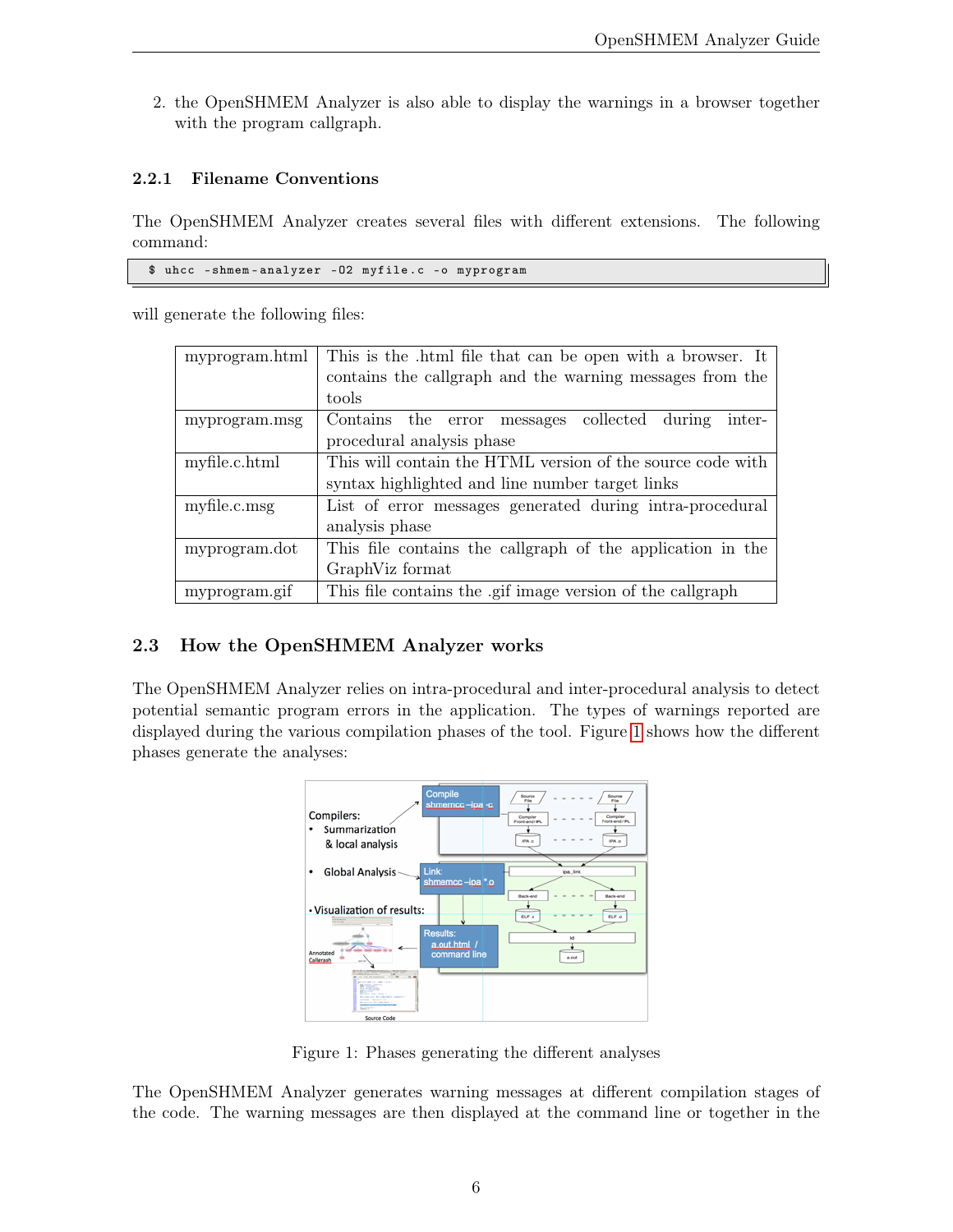callgraph. The OpenSHMEM Analyzer does not produce an executable file (in future releases this feature will be enabled).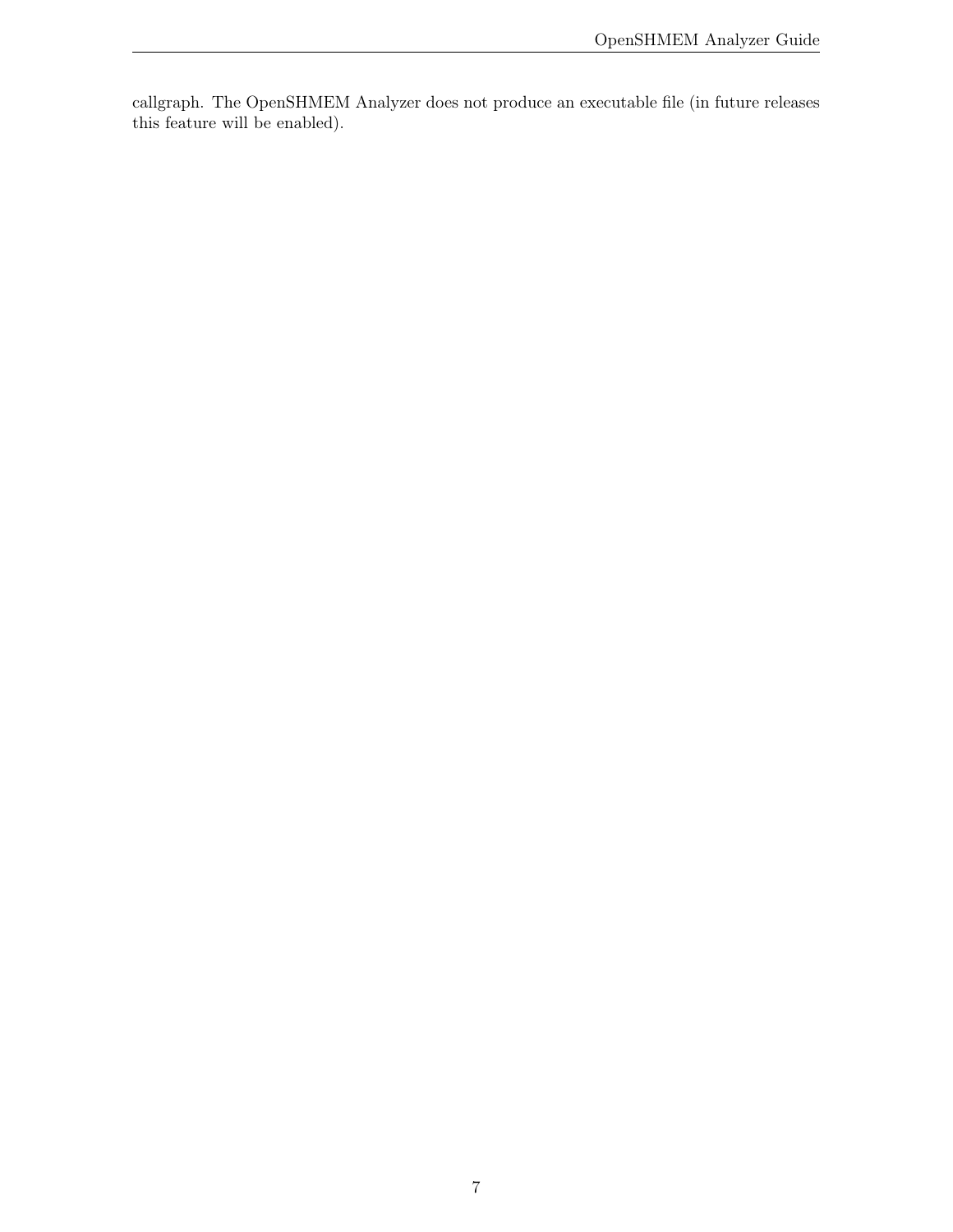# <span id="page-8-0"></span>3 Features of the OpenSHMEM Analyzer

### <span id="page-8-1"></span>3.1 Overview

The OpenSHMEM Analyzer will generate an HTML file with the callgraph of a program that can be related to the source code via HTML links. In addition, the main HTML file contains a list of warning messages generated by the tool which can be related to the source code via HTML links.

The following command opens the HTML file that contains the callgraph and the warning messages of the program (based on the previous example):

```
$ firefox myprogram . html
```
(Or use any web browser of your choice.)

### <span id="page-8-2"></span>3.1.1 Callgraph

The call graph gives the structure of the program, where there is a node for each procedure in the program and a directed edge linking a pair of nodes if and only if the procedure corresponding to the source node may invoke the sink node's procedure at run time. If you click on a node, the source text of the corresponding procedure will be displayed in the HTML browser. The edges of the graph represent the different callsites where the procedures are invoked. The user can click on the edges to relate them to the source code. The callgraph nodes are colored in the following format:

| Procedures containing OpenSHMEM calls     | l light blue |
|-------------------------------------------|--------------|
| Procedures not containing OpenSHMEM calls | ∟silver      |
| Procedures representing OpenSHMEM         | pink         |

For the edges, callsites to OpenSHMEM are colored:

| $I/O$ operations (i.e. puts, gets)                         | blue   |
|------------------------------------------------------------|--------|
| Reductions                                                 | purple |
| <b>Broadcasts</b>                                          | red    |
| Atomics                                                    | orange |
| Memory management calls (i.e. dynamic allocation / deallo- | yellow |
| cation of symmetric memory)                                |        |
| State calls (i.e. num pes, my pe)                          | green  |
| Synchronization calls                                      | red    |

Figure [2](#page-9-1) shows a portion of a callgraph generated for the IS NAS Parallel Benchmark.

In addition to the callgraph, the color legend for the nodes and edges is displayed in Figure [3](#page-9-2)

When a node or a callsite is clicked, the browser will display the corresponding source code with highlighted syntax formatted in HTML, as in Figure [4.](#page-9-3)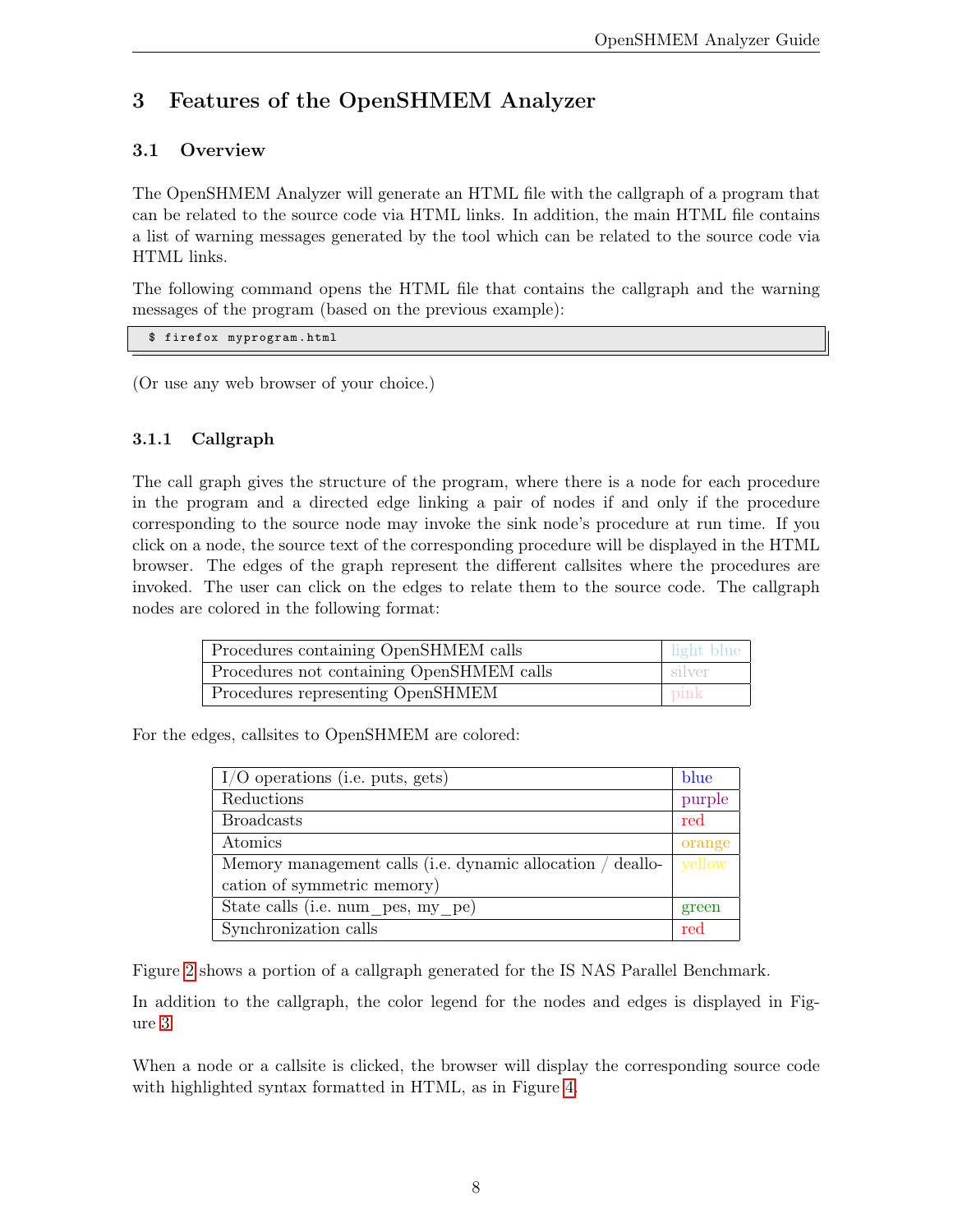

<span id="page-9-1"></span>Figure 2: The OpenSHMEM callgraph of the IS NAS parallel benchmark



<span id="page-9-2"></span>Figure 3: The color legend for the callgraph of an OpenSHMEM program

```
\frac{1}{2} #define N 8<br>\frac{2}{2} #define M 10
\frac{1}{2} #define N 8<br>
\frac{2}{3} #define M 10<br>
\frac{3}{4} int targg[N];<br>
\frac{4}{5} int targg[N];<br>
\frac{6}{5} int srcg[N];<br>
\frac{8}{3} int main(void) {<br>
int i, src[N];<br>
long lget[N];<br>
static int targ_st<br>
\frac{10}{12} start_pes
                  static int targ_static[N];
                   for(i=0; i < N; i++) {
                        src[i] = my_pe() + i;from [i] = my_pe() + i * i;shmem_int_put(targg, srcg, N+M, 2);
                   shmem_int_put(targ_static, src, N+M, 3);
                   shmem_long_get(lget,froml,N+M,4);
                   shmem_barrier_all(); /* sync sender and receiver */
```
<span id="page-9-3"></span><span id="page-9-0"></span>Figure 4: Application source code as displayed in the browser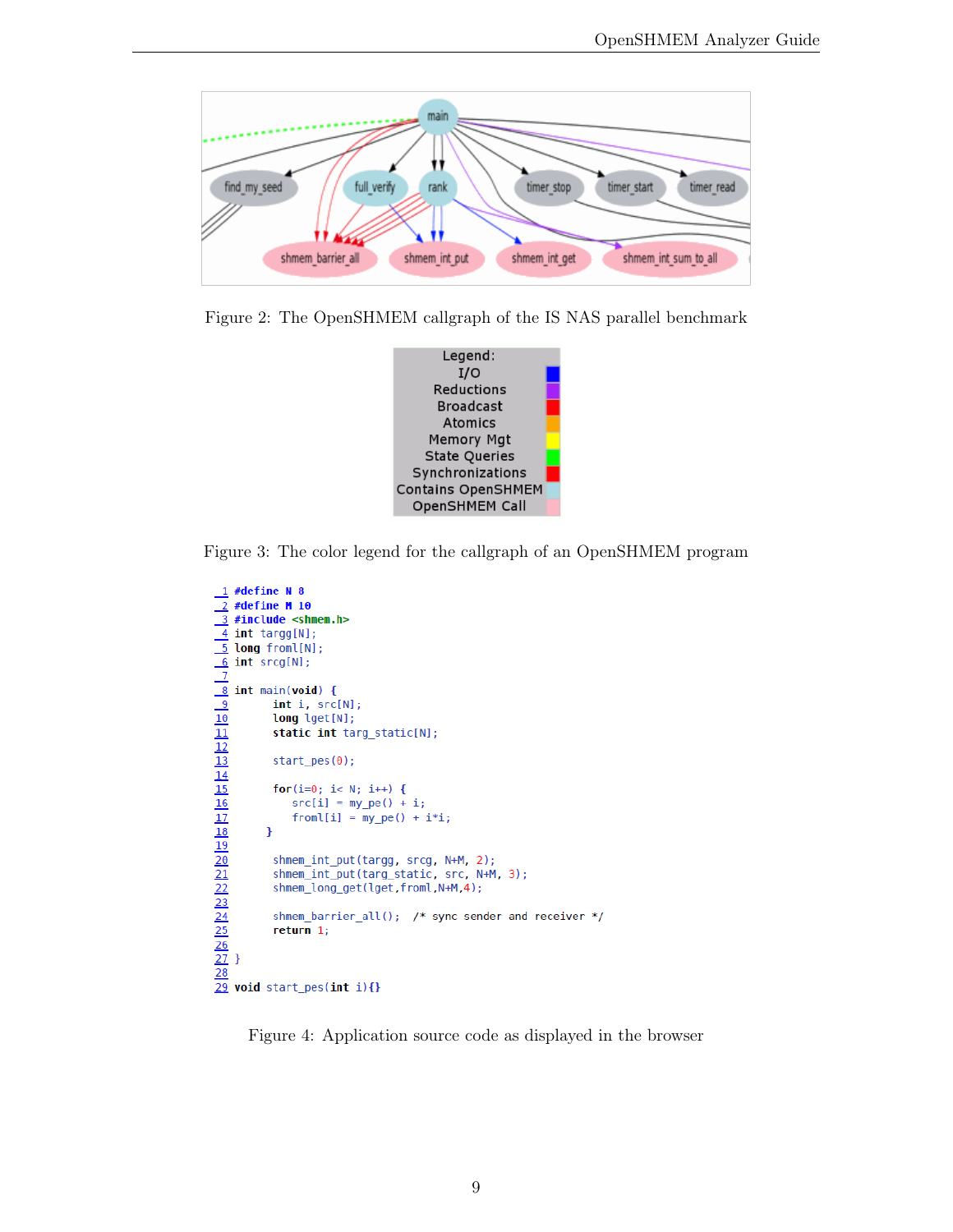### 3.2 Displaying the OpenSHMEM Analyzer Warnings

The OpenSHMEM Analyzer is able to display OpenSHMEM warning messages together with the callgraph. The warning messages are also displayed when the tool is invoked at the command line. When the warning messages are displayed with the callgraph, each message contains an HTML link that relates the message to the source code. Figure [5](#page-10-0) is an example of how the OpenSHMEM Analyzer displays its warning messages together with the source code.



<span id="page-10-0"></span>Figure 5: Callgraph with the OpenSHMEM Analyzer warning messages

The messages contain the line number and the source file name of the OpenSHMEM call that is triggering the warning.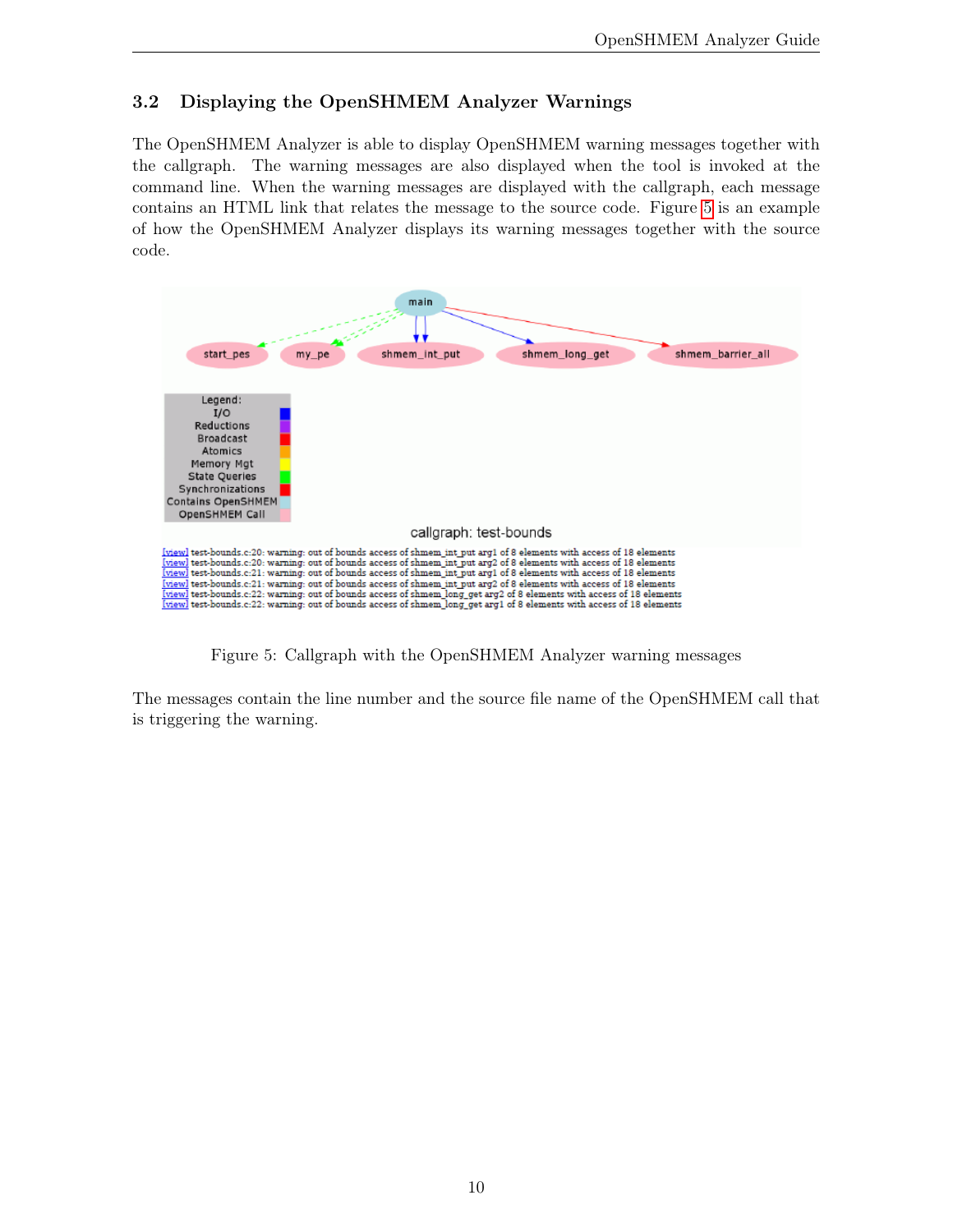### <span id="page-11-0"></span>3.3 Analyses available with the OpenSHMEM Analyzer

The OpenSHMEM Analyzer is able to perform the following analyses:

- check the ordering of OpenSHMEM initialization and finalization calls;
- check if there is an OpenSHMEM initialization call in the program;
- check if there is more than one OpenSHMEM initialization call;
- check if OpenSHMEM calls are using symmetric memory variables;
- check for out-of-bounds access for arrays in OpenSHMEM calls;
- check for out-of-bounds strided access of arrays;
- check if one of the arguments of the OpenSHMEM calls evaluates to NULL;
- perform constant propagation and common sub-expression elimination to simplify the arguments of an OpenSHMEM call (useful for checking if some arguments evaluate to constants);
- check if pointers to symmetric data are allocated with shmalloc calls;
- check if any variables used in expressions of pointer arithmetic with symmetric variables are initialized;
- check if global pointers to symmetric data are initialized;
- check if pointers to symmetric data are aliased with other pointers that can have sideeffects to the OpenSHMEM call;
- check if the OpenSHMEM calls arguments are of the correct types or storage allocation for OpenSHMEM typeless calls.

## <span id="page-11-1"></span>3.4 The OpenSHMEM Analyzer Warning Messages

The following sections show examples of warning messages which the Analyzer tool can output.

#### <span id="page-11-2"></span>3.4.1 Multiple OpenSHMEM initialization calls

```
int main (...) { void sub (...) {
  ... ...
  start_pes ();<br>sub(...);<br>}<br>}
  sub(...;
}
```
warning: more than one OpenSHMEM initialization call found

#### <span id="page-11-3"></span>3.4.2 Non-symmetric variable used in OpenSHMEM call

```
int sub (...) {
  long target, source;
  ...
  shmem_long_get (target, source, ...);
}
```
badget.c:65: warning: non-symmetric variable in arg2 of shmem\_long\_get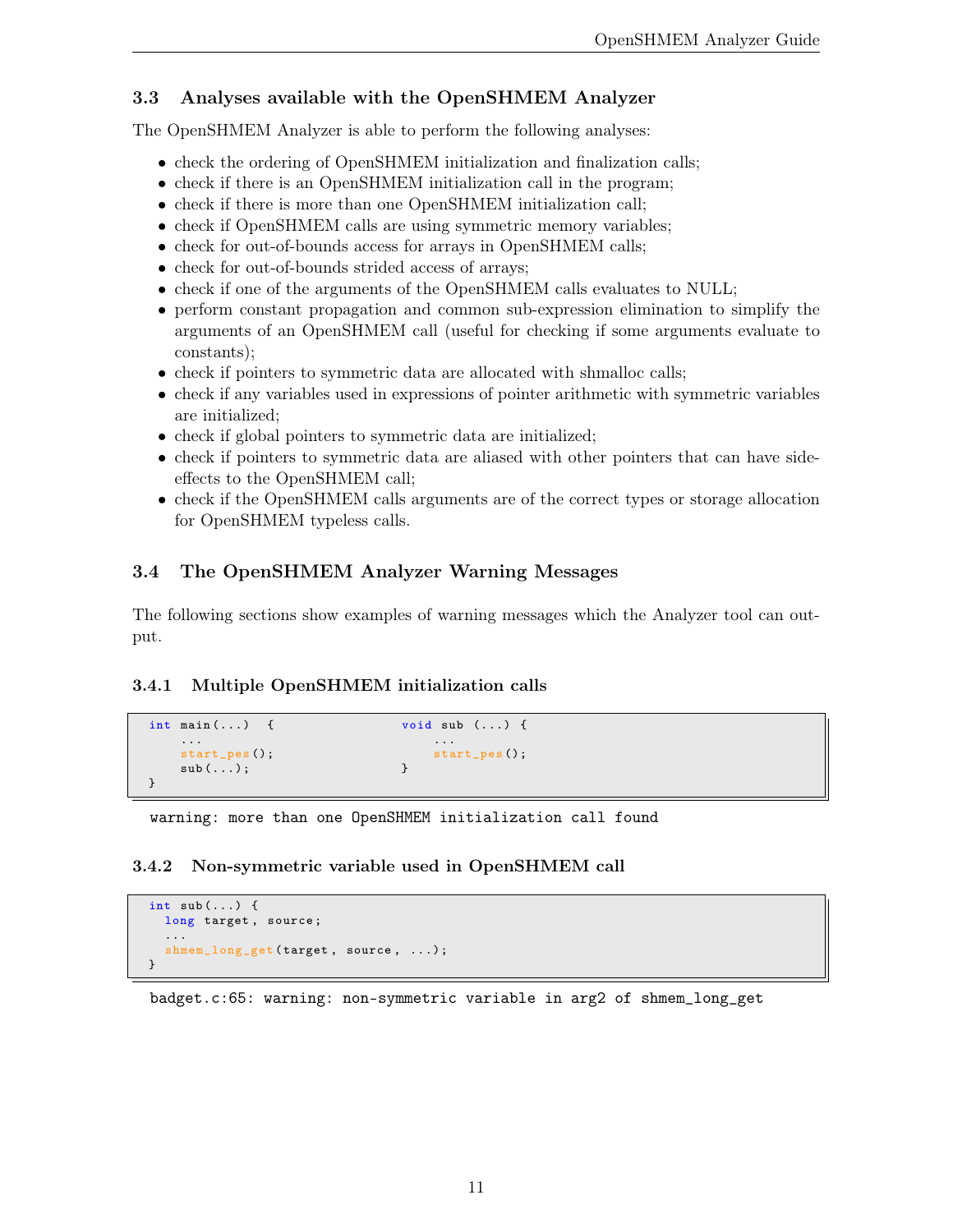#### <span id="page-12-0"></span>3.4.3 Out-of-bounds accesses in OpenSHMEM call

```
# define N 8
# define M 8
int sub (...) {
  ...
  static int targ[N], src[N];
  ...
  shmem\_int\_put(targ, src, N + M, 2);...
}
```
test-bounds.c:20: warning: out of bounds access of shmem\_int\_put arg1 of 8 elements

<span id="page-12-1"></span>3.4.4 Out-of-bounds accesses in OpenSHMEM call determined with constant propagation (must use -O3)

```
# define N 8
# define M 8
int sub (...) {
  int len = N;
  static int targ[N], src[N];
  ...
 for (i = 0; i < M; i++) len++;
  ...
  shmem_int_put (targ, src, len, 2);
  ...
}
```
test-bounds-constprog.c:23: warning: out of bounds access of shmem\_int\_put arg1 of 8 elements with access of 16 elements

#### <span id="page-12-2"></span>3.4.5 Out-of-bounds accesses in OpenSHMEM call with strided access

```
int src2 [N];
...
int sub(...) {
  ...
  shmem_iget32(dest2, src2, 1, 2, N, npes - 1);
  ...
}
```
test\_shmem\_get\_globals.c:297: warning: out of bounds access of shmem\_iget32 arg2 of 7 elements with access of 14 elements

<span id="page-12-3"></span>3.4.6 Pointer is initialized with the wrong memory allocator (non-symmetric)

```
int sub(...) {
  ...
  float *y;
  ...
  y = (float * ) <math>malloc((n\_local1 - n\_local0 + 2) * sizeof(fload));</math>...
  shmem_float_put (& y[ n_local0 -1+1] , &y [ n_local1 -1] , 1, _my_pe () + 1);
  ...
}
```
shmem\_heap.c:35: warning: variable arg1 of call shmem\_float\_put is initialized with malloc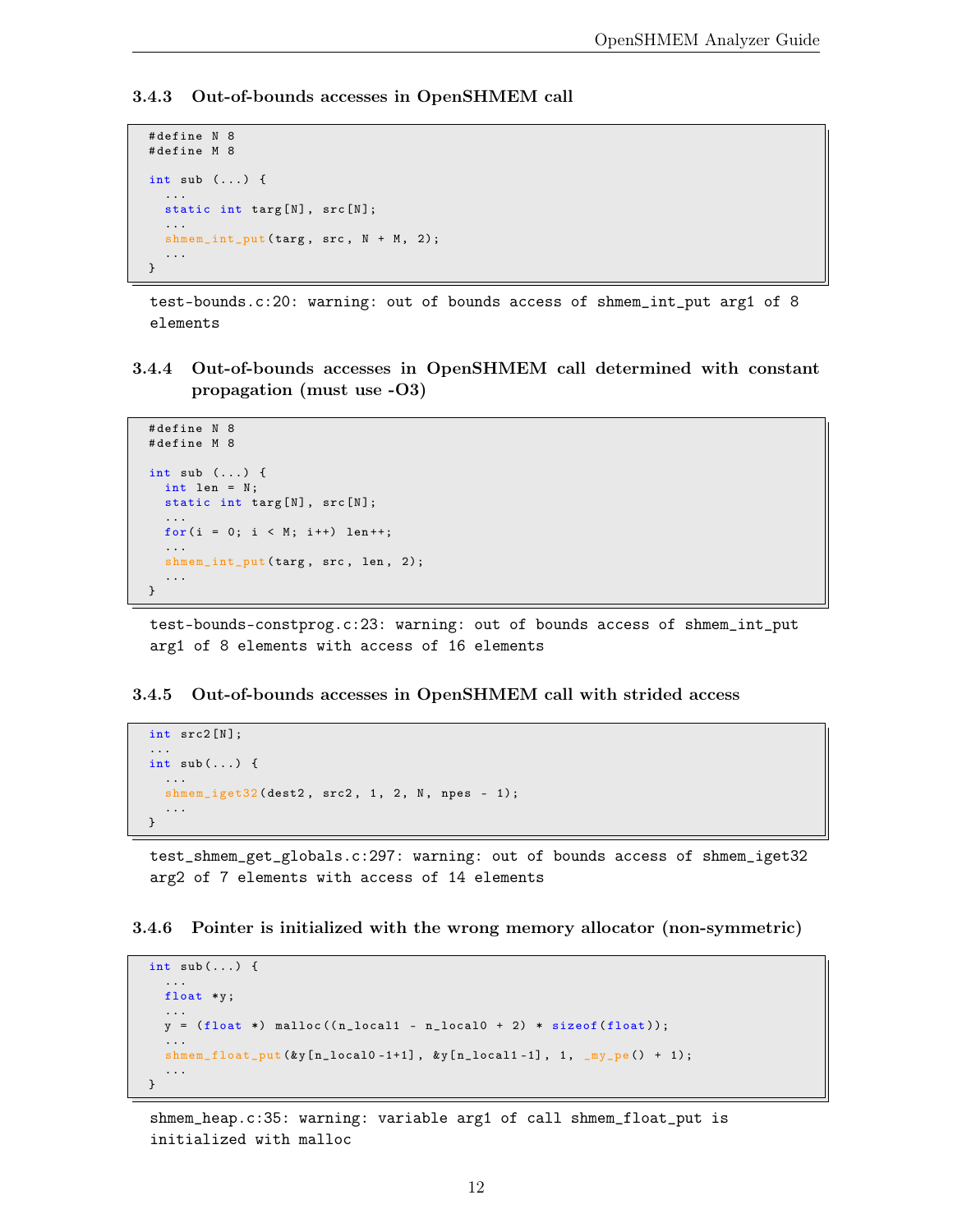#### <span id="page-13-0"></span>3.4.7 Global Pointer is not initialized

```
float *y ;
int sub (...) {
   ...
   shmem_float_put (ky [n_local0 -1+1],                ky [n_local1 -1], 1, _my_pe () + 1);
   ...
}
```
shmem\_heap-global.c:20: warning: global variable arg1 of call shmem\_float\_put is uninitialized

#### <span id="page-13-1"></span>3.4.8 Wrong storage type for typeless OpenSHMEM call

```
long lfrom;
int sub(void) {
  ...
  shmem_get32(lget, lfrom, N, 4);
  ...
}
```
test-types.c:23: warning: wrong storage class of shmem\_get32 arg2 of 8 bytes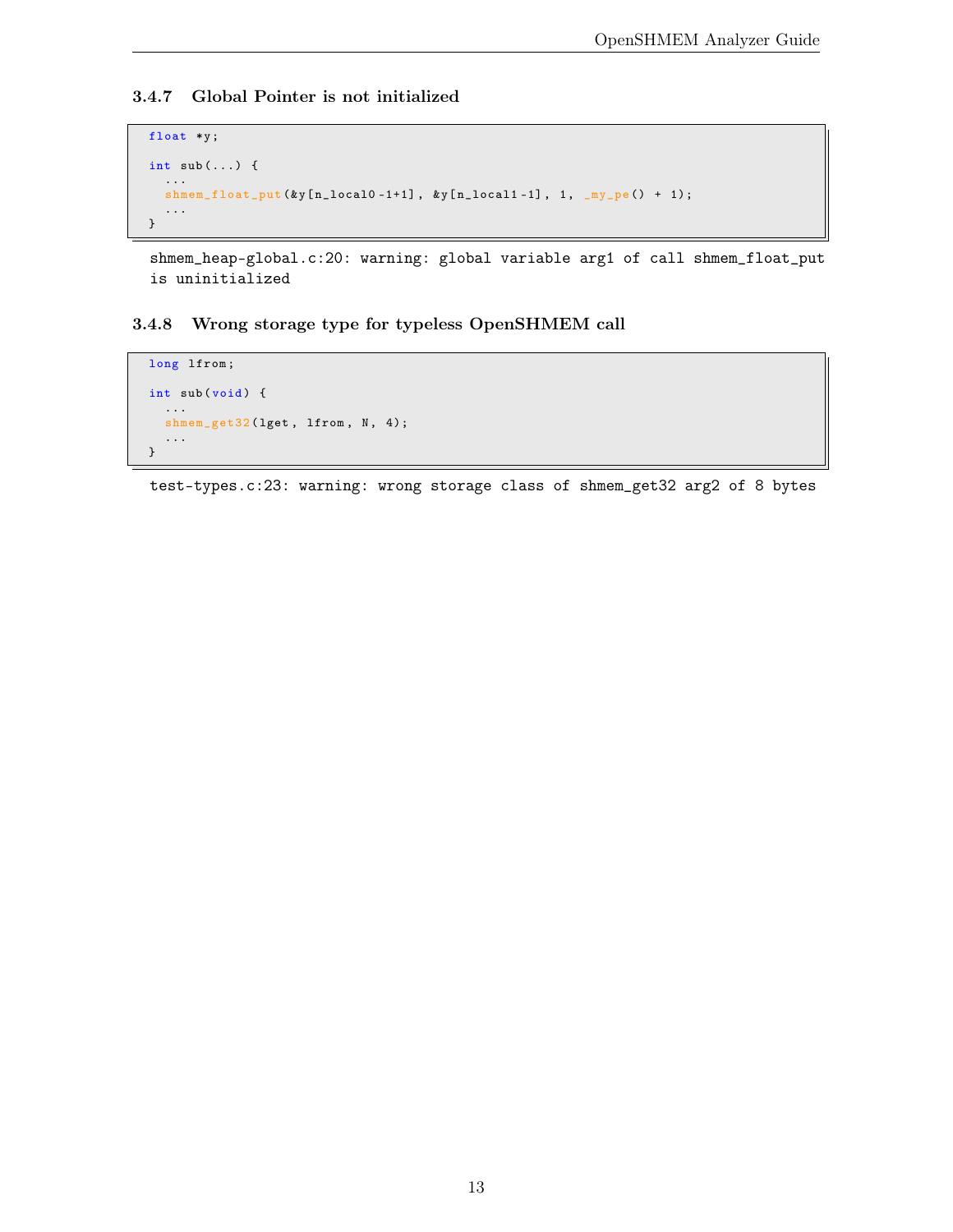# <span id="page-14-0"></span>4 Acknowledgements

This work is supported by the United States Department of Defense and used resources of the Extreme Scale Systems Center located at the Oak Ridge National Laboratory and the HPCTools Group at the University of Houston.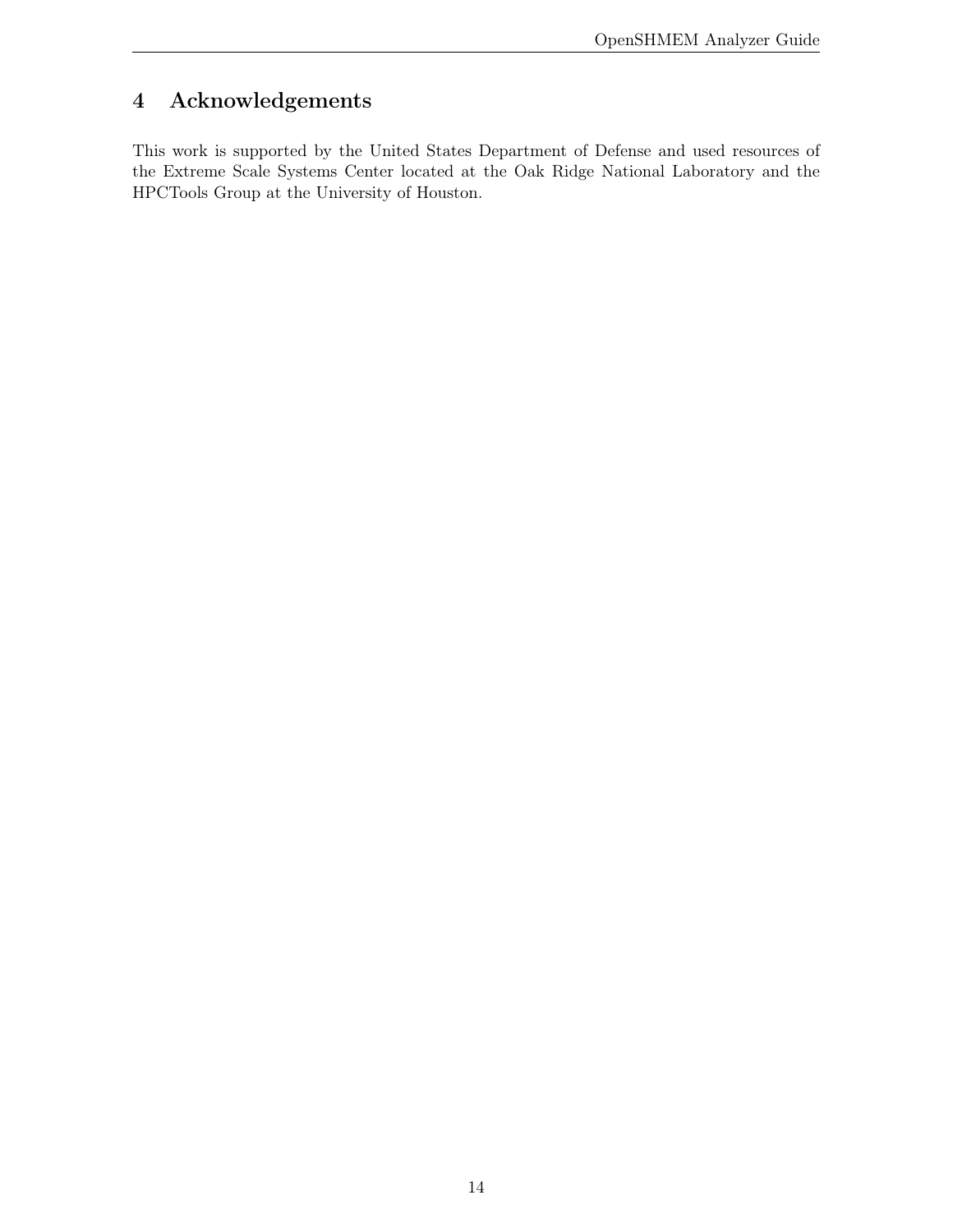# <span id="page-15-0"></span>Appendices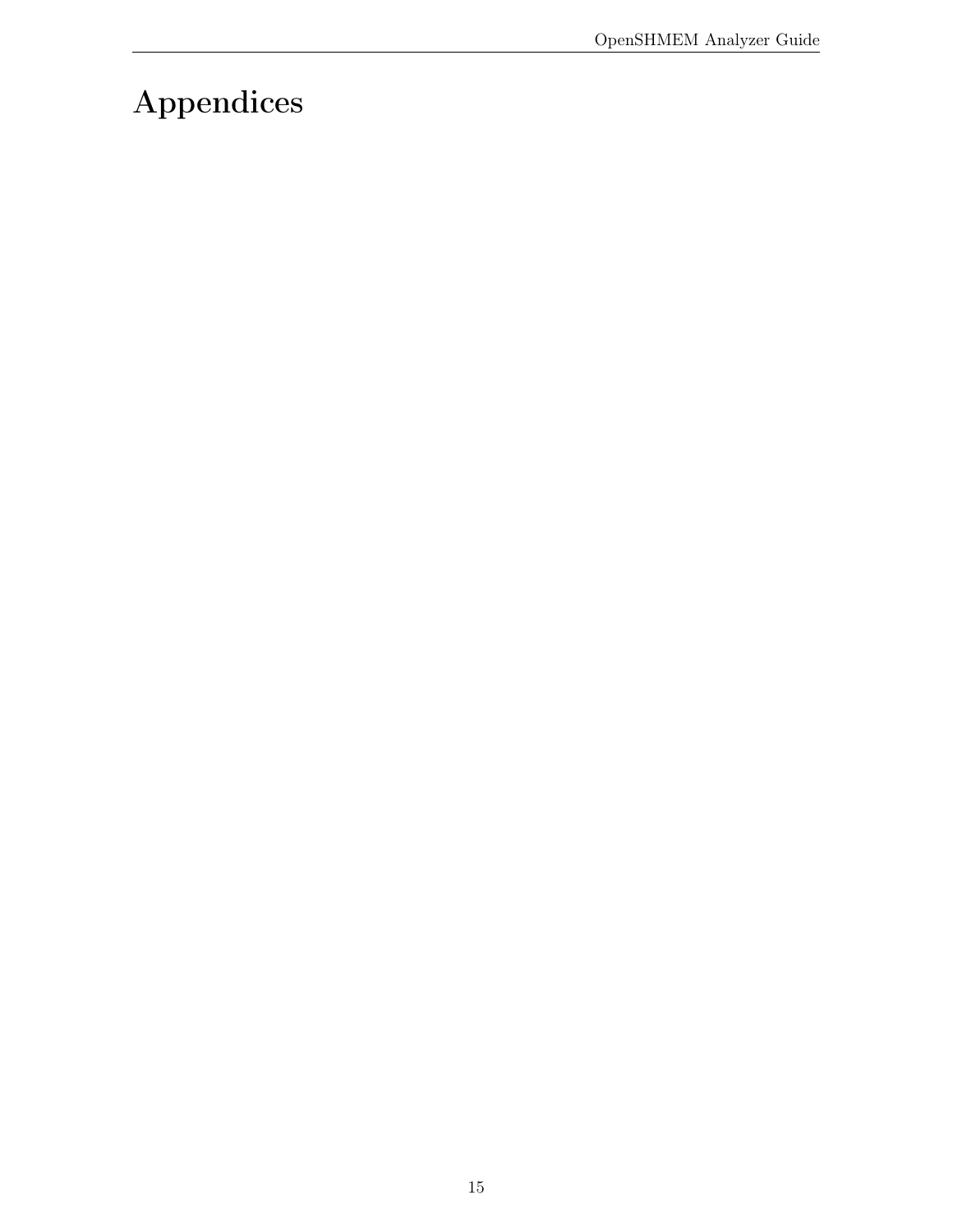# <span id="page-16-0"></span>A Download and Install the OpenSHMEM Analyzer

### <span id="page-16-1"></span>A.1 Download Location

The project website for the OpenSHMEM Analyzer is:

<http://www.openshmem.org/OSA>

### <span id="page-16-2"></span>A.2 Installation

The OpenSHMEM Analyzer is available in the following ways:

### <span id="page-16-3"></span>A.2.1 Pre-built Executable

For immediate use, a tarball of the OpenSHMEM Analyzer, called

openuh-3.0.38-x86\_64-bin.tar.bz $2<sup>1</sup>$  $2<sup>1</sup>$  $2<sup>1</sup>$ 

can be downloaded via the project website above. Then

- 1. extract the contents of the tarball to a directory, call it prefix;
- 2. prepend the directory prefix/openuh-3.0.38/bin to your PATH environment variable.

#### <span id="page-16-4"></span>A.2.2 Source

The full source code of the OpenUH compiler containing the OpenSHMEM Analyzer can also be downloaded from a repository via the project website above.

Configuration is via the common GNU Autotools configure command, so you can build in situ or in a separate build directory. The OpenSHMEM Analyzer will be built when the --enable-osa configure flag is used. Then do the usual make/make install sequence.

### <span id="page-16-5"></span>A.3 Tool Infrastructure Documentation

A paper describing the OpenUH compiler that is the infrastructure of the OpenSHMEM Analyzer is in [\[1\]](#page-18-2).

<span id="page-16-6"></span><sup>&</sup>lt;sup>1</sup>3.0.38 is the version at time of writing but will change in the future.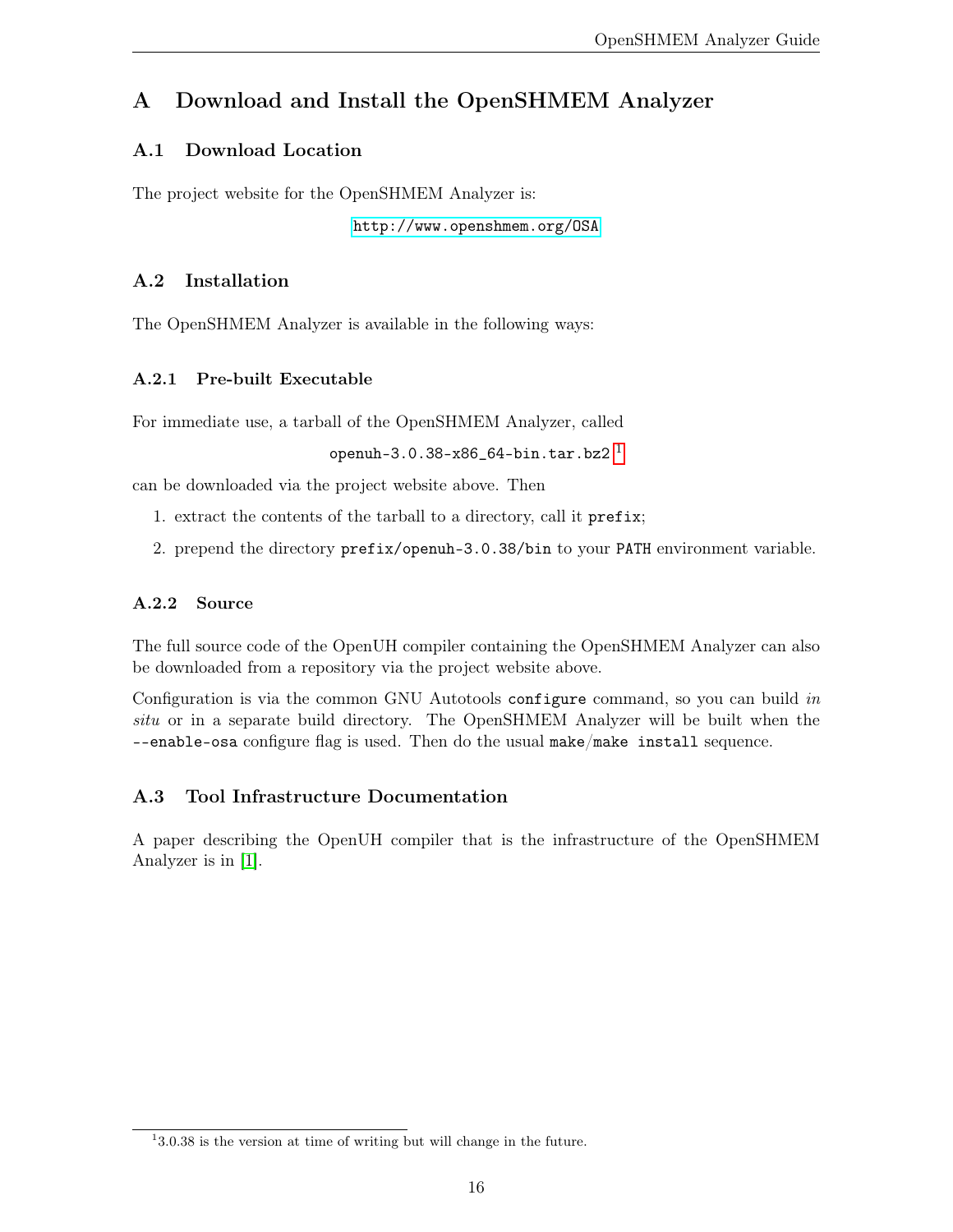# <span id="page-17-0"></span>B Ongoing and Future Work

We plan to develop a stand-alone user interface to present an interactive callgraph and control flow graph that are aware of OpenSHMEM calls and develop a triage between these different views. The idea is that there will be a data flow view that originates from OpenSHMEM calls and enables the user to see the use-define chains that can help to keep track of the use and definition of pointers in OpenSHMEM calls. This will help the user evaluate the placement of a particular call and how it is related to the rest of the application more intuitively. In addition, we could develop a view to see how symmetric variables are accessed in the entire application, since symmetric variables can affect many procedures (e.g. global variables, interprocedural pointers). These sorts of views are important to understand the overall side effects of the application.

The OpenSHMEM Analyzer is moving toward a proper infrastructure to perform parallel data flow analysis is needed, and apply the state-of-the-art and how this relates to the context of OpenSHMEM. As a first step, we will explore the concept of program slicing at the process level, which is the process for separating the different control flow graphs from different processes. The idea is to simplify the control flow graphs of a program per process and correctly denote synchronizations across them. Through graph analysis we can classify the different process control-flowgraphs into subsets that can be used to represent optimizations and where classical program optimizations can be applied per OpenSHMEM task.

We plan to explore how to integrate better the OpenSHMEM Analyzer to the OpenSHMEM library in a way that is more compiler friendly. We need to make sure the library implementation allows the compiler to analyze and optimize it together with the application. This will include the inlining of all OpenSHMEM calls, their specialization to the application context, constant propagation/dead code elimination, and elimination of redundant runtime checks. The OpenSHMEM Analyzer could perform checks at compile time and define a set of assertions that we can enforce at runtime to make sure the library is run in the right context, reducing runtime checks and overheads [\[4,](#page-18-3) [3\]](#page-18-4).

We will also explore how to integrate dynamic information to the OpenSHMEM Analyzer. This will mean integrating it with performance tools such as TAU and the OpenSHMEM Tracer. We will combine the OpenSHMEM Analyzer instrumentation with the OpenSHMEM wrappers of these tools to gather calculate frequently executed paths in the control graph and callgraph or values of variables at a given point of execution. This will help toward feedback and present to the user a dynamic callgraph and control flow graph, that shows the execution code coverage and the frequently accessed code path that can be specialized.